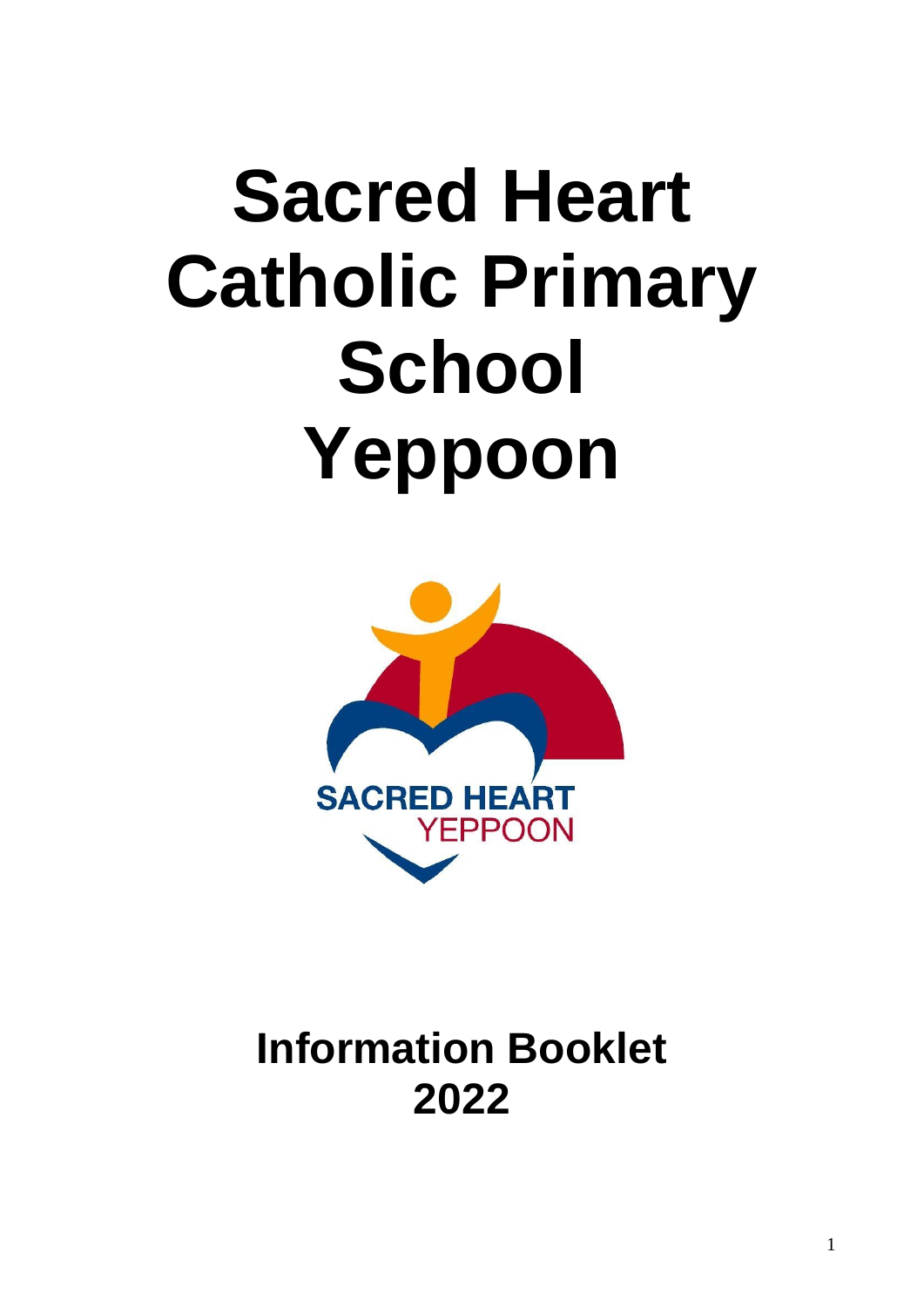# **SACRED HEART CATHOLIC PRIMARY SCHOOL 14 Barracuda Crescent, Yeppoon**

# **PO Box 241, Yeppoon**

# **Telephone: 49 948215 Absentee Line: 49 948216**

**Email: [shy@rok.catholic.edu.au](mailto:shy@rok.catholic.edu.au)**

**Website: [www.shyrok.catholic.edu.au](http://www.shyrok.catholic.edu.au/)**

**Principal: Mr Max Martin Assistant Principal Religious Education: Mrs Melissa Collins Assistant Principal Curriculum: Mrs Lisa List**

**Finance Officer:** Mrs Stacey Todman **School Secretary: Mrs Melinda Murphy**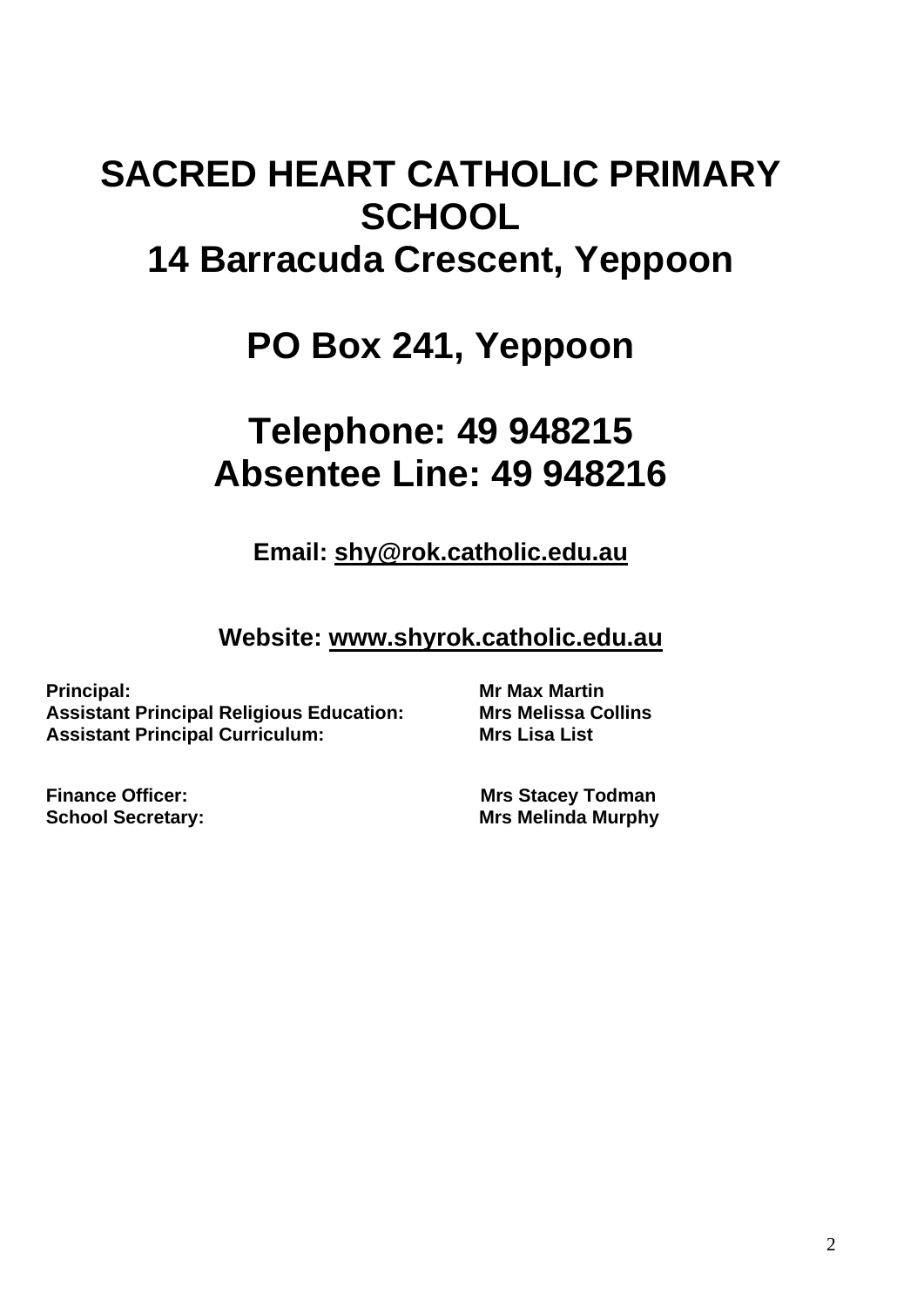### *Welcome*



Welcome to the Sacred Heart Catholic Primary School. I am pleased that you have chosen our school for the education of your child. We hope your time with us will be an enjoyable and rewarding one.

For an effective education to occur, there must be open and honest communication between parents, carers, teachers and students. We encourage you to become involved in our school and the activities and experiences your child will encounter here.

At Sacred Heart Catholic Primary School, we believe in supporting and nurturing your child to develop as an individual and as a member of our school and wider community. We firmly believe that the primary educators of children are the parents/carers and that the partnership between yourself and our staff is crucial to the successful education and happiness of our children.

As a community, we are committed to working together in ensuring that all children achieve their potential and enjoy their schooling.

This booklet will assist you and your family in understanding our school. Please do not hesitate to contact us if you have any concerns.

All the very best for your time at Sacred Heart Yeppoon.

Max Martin **Principal**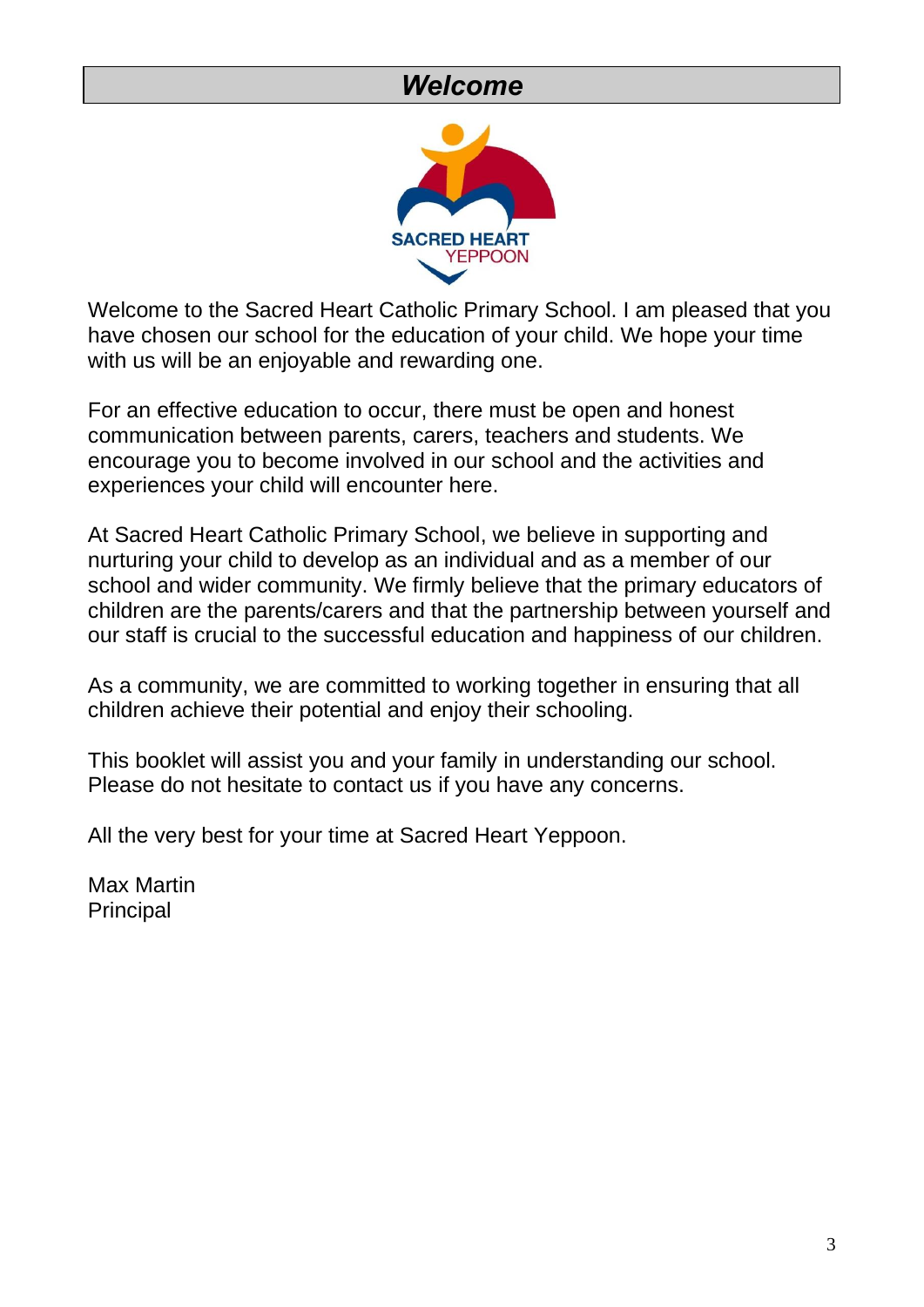# *Vision and Mission Statement*

#### Vision

Enriching spirits and educating minds of all at Sacred Heart, Yeppoon.

#### Mission

We at Sacred Heart: Keep Jesus in our hearts Have a love of learning Respect and care for each other Celebrate our gifts and Connect with our environment.



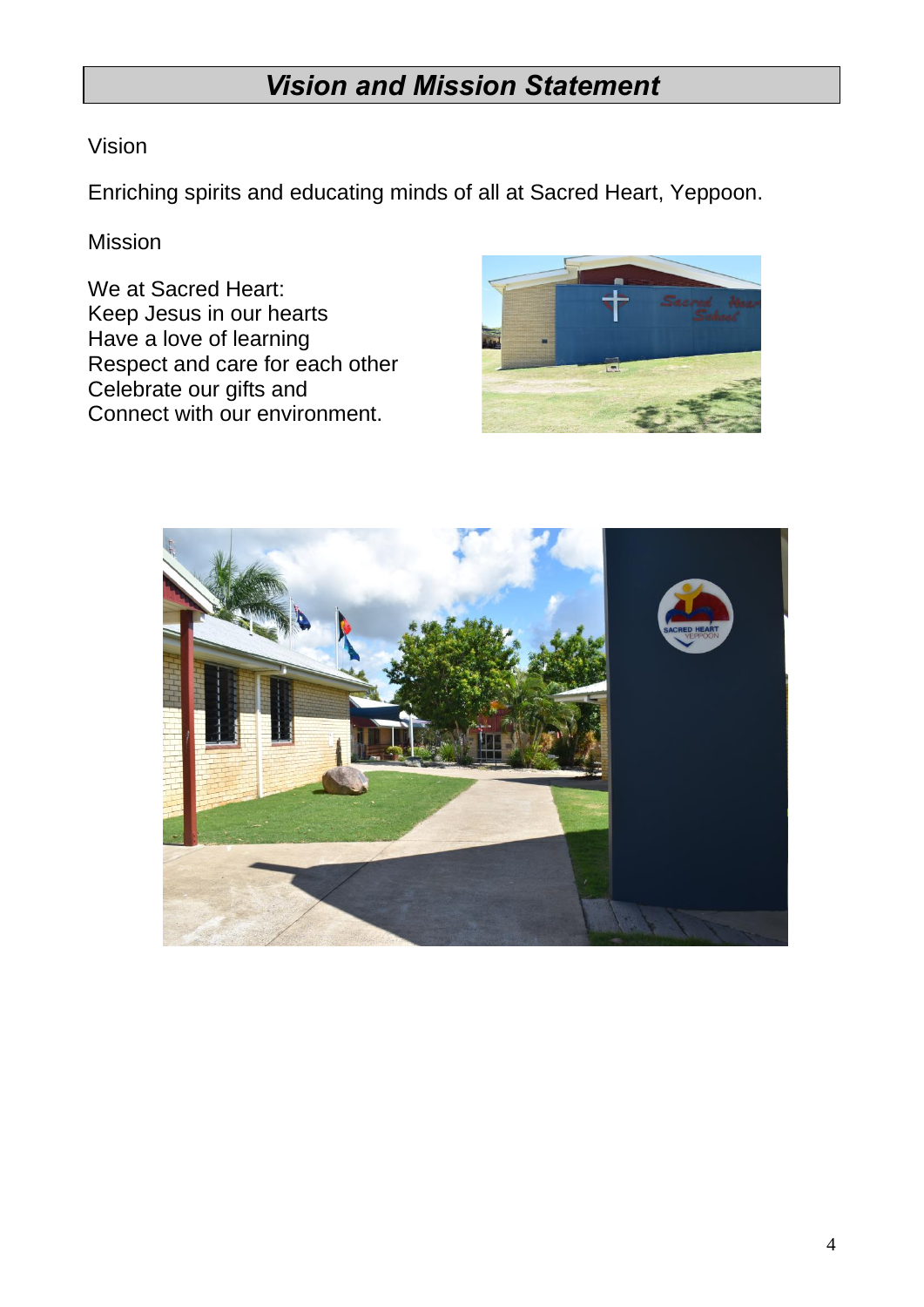

# *Enriching Spirits. Educating Minds.*

The central figure with outstretched arms shows that we are a welcoming, loving and joyful community. This figure also represents Jesus who is the centre of our lives. Orange is the colour of acceptance of all people.

The rising red sun asks us to rise to the challenges of the present whilst looking forward with hope, faith and trust to the future. The colour red reminds us that love is central to all that we do.

The top of the blue heart looks like waves which are significant because of our coastal location. This shows that our environment is precious and special to us. We show respect for our environment.

# *Sacred Heart Catholic Primary School History*

Sacred Heart Catholic Primary School is located on the Capricorn Coast. The Presentation Sisters established our School in 1958, with 41 students enrolled. The school was situated beside the Catholic Church in John Street, Yeppoon. Sr Pius Stubberfield P.B.V.M. was the first Principal and the Parish Priest was Fr M. O'Connell.

1977 saw the final Presentation Sister as principal at our school. The last religious member of staff was here in 1993.

As enrolments continued to increase, a decision to relocate the school to a new site at Lammermoor Beach was taken in 1987. The school opened in 1991.

Enrolment numbers at Sacred Heart peaked in 2008 with 615 children. In 2009, a new Catholic Primary School, St Benedict's, was opened to the north of Yeppoon.

Sacred Heart Catholic Primary School currently caters for children from Prep to Year 6.

Our school has excellent resources with a netball court-size undercover area, full size oval, modern play equipment, a sacred site and labyrinth. The school is located close to the Sacred Heart Church. Lammermoor Beach is within walking distance and provides excellent learning opportunities for our children.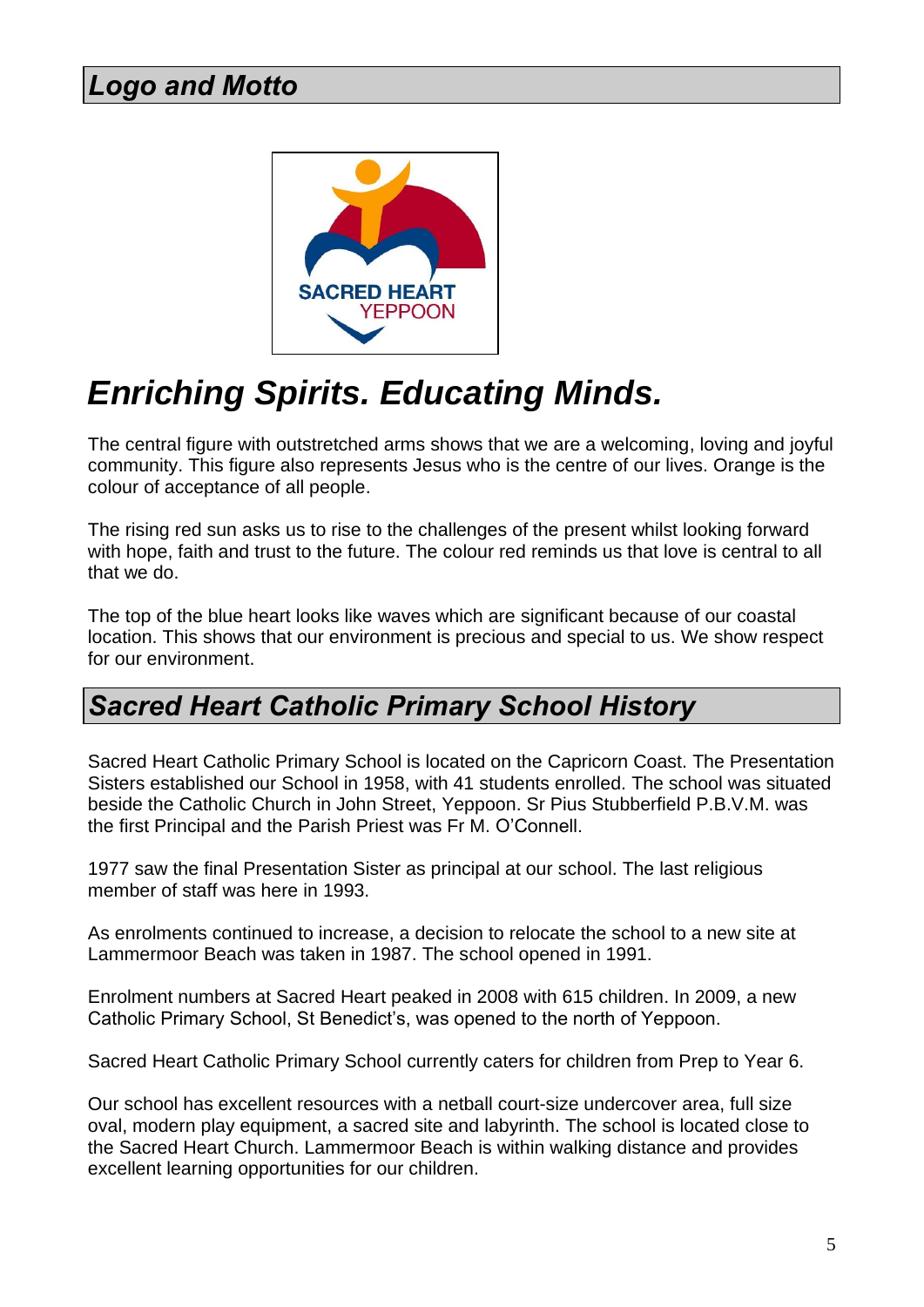# *Enrolment Procedure*

An online **Application for Student Enrolment** form needs to be completed in respect to every child for whom enrolment is sought. The following need to be met:

- Parents/carers must be prepared to accept the conditions of enrolment fully in respect to each child. These conditions will include willingness by parents for their child to participate in formal religious education classes and the other religious practices of the school.
- A commitment to payment of school fees and levies.
- A copy of baptismal certificate (if applicable), birth certificate and immunisation certificate are to be provided.
- Children entering Prep in 2022 will need to be five years of age by 30<sup>th</sup> June 2022.

Parents/carers arrange an interview with the principal or member of leadership through our office.

Enrolment does not automatically follow as a result of an application and an interview.

Preference for enrolment is given to Catholic children whose family worship life is centred in the Capricorn Coast Catholic Parish.

Children of other faiths are welcomed, providing there are places available and it has been established that the families will support the ethos of our school.

Children will not be excluded from Sacred Heart Yeppoon if genuine financial hardship prevents the payment of school fees in total or in part.

### *Prep*

At Sacred Heart Catholic Primary School, a "play-based" approach to learning in Prep is adhered to and is supported by the Australian Curriculum documentation.

Prep promotes purposeful, planned and collaborative active learning, engaging the curriculum across five contexts: Play, Real-life situations, Investigations, Routines and transitions, Focused learning and teaching.

# *Curriculum*

# **Sacred Heart Curriculum Overview**

#### **VISION**

Sacred Heart School strives to be both a genuine faith community and an excellent educational community.

As a school community, we aim to make learning in our school stimulating, supportive, challenging, meaningful, enjoyable and rewarding. Our school curriculum vision supports the Sacred Heart's School Mission Statement and our school motto - *Enriching Spirits, Educating Minds.*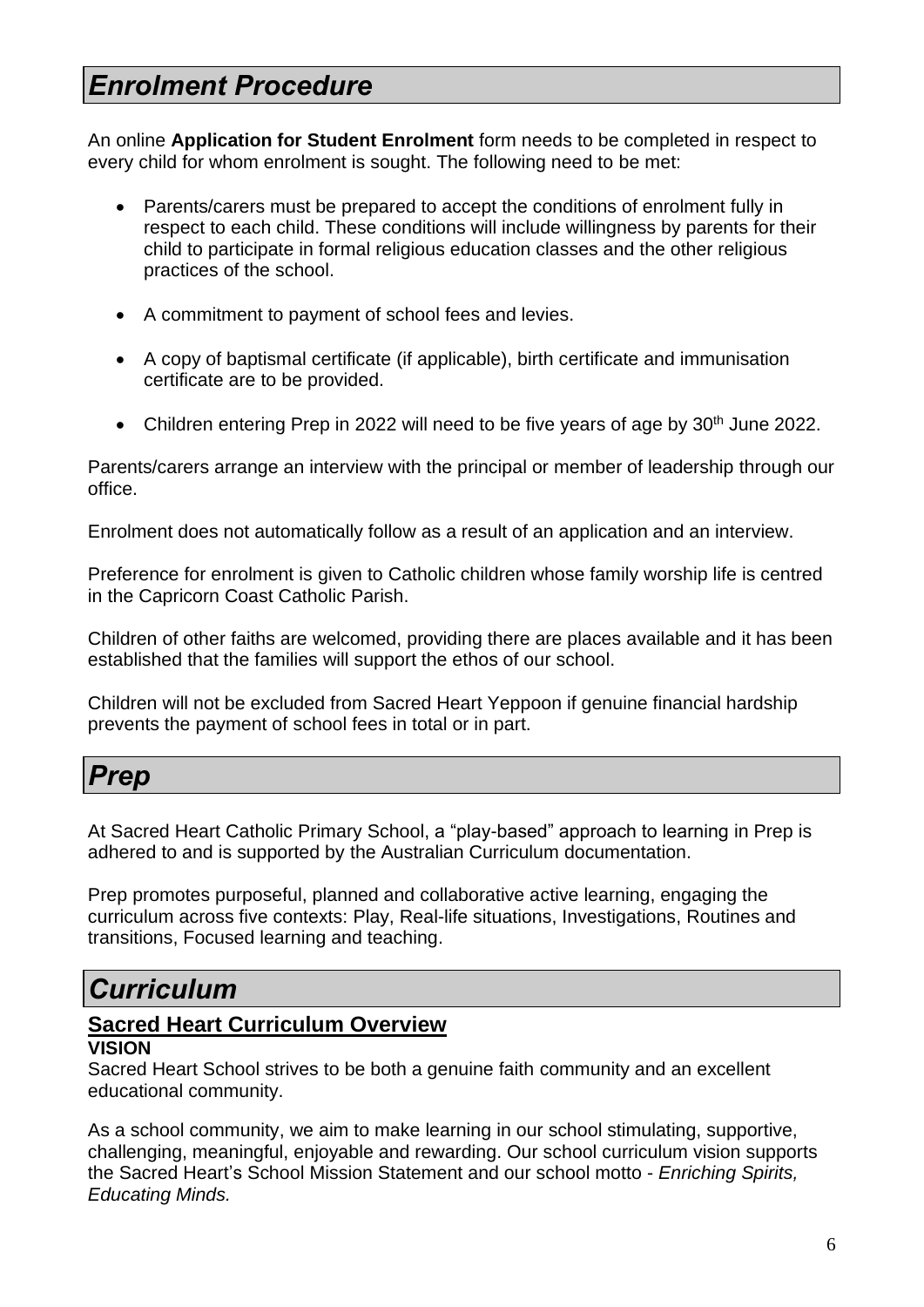#### **LEARNING AREAS RELIGION**

Our school Religion program guides educational activities that occur in classrooms to develop religious concepts. This formal curriculum program is complemented by many other school activities such as prayer, meditation, masses, liturgies, Making Jesus Real (MJR) focus and prayer assemblies. In all aspects of our school life, we endeavour to be witnesses to the Gospel values.

#### **ENGLISH**

At Sacred Heart, dedicated learning time is allocated to provide uninterrupted sustained sessions where students engage in English experiences. Learners are encouraged to master reading, listening, speaking, writing and viewing. The aim of this program is to build knowledge and skills to effectively communicate in our literate world.

#### **MATHEMATICS**

Sacred Heart students are encouraged to demonstrate an understanding that mathematics is a way of thinking, reasoning and working. They are offered opportunities to construct new knowledge by engaging in purposeful mathematical activities and investigations.

#### **OTHER LEARNING AREAS**

Science, Technology, Engineering, Arts, Mathematics (STEAM), Humanities and Social Sciences (HASS), Technologies, Health and Physical Education, The Arts.

Specialist teachers provide lessons to all students in Physical Education, STEAM and The Arts.

#### **WHOLE SCHOOL APPROACHES**

#### **MAKING JESUS REAL (MJR)**

MJR is a whole school approach to bringing the presence of Jesus alive in the everyday actions of our lives. MJR provides the opportunity to recognise Jesus in practical and relevant ways throughout each day.

#### **MEDITATION**

Daily meditation time is encouraged from Prep to Year 6. Meditation provides our children with the opportunity to experience reflective silence and stillness.

#### **INFORMATION COMMUNICATION TECHNOLOGIES IN THE CLASSROOM**

Using current technologies in classrooms further encourages our children to connect, extend and challenge learning. Our children have access to a Google school portal that links to a classroom page containing information about activities and learning. They are able to access ebooks through the library, information about homework and learning areas, games to extend learning and various other relevant resources. Access to these pages in Years 2 - 6 is via a unique username and password for each child, further ensuring the security of personal work. In Prep and Year 1, a group username and password is provided as children's transition to this mode of learning.

Children's work stored in Google products, including Gmail, Drive, Documents and Presentations are able to be accessed by teachers and security filters apply.

Our children have access to iPads, laptops and desktop computers in Prep to Year 2, while in Years 3–6 additional Chromebooks are available in each classroom. Interactive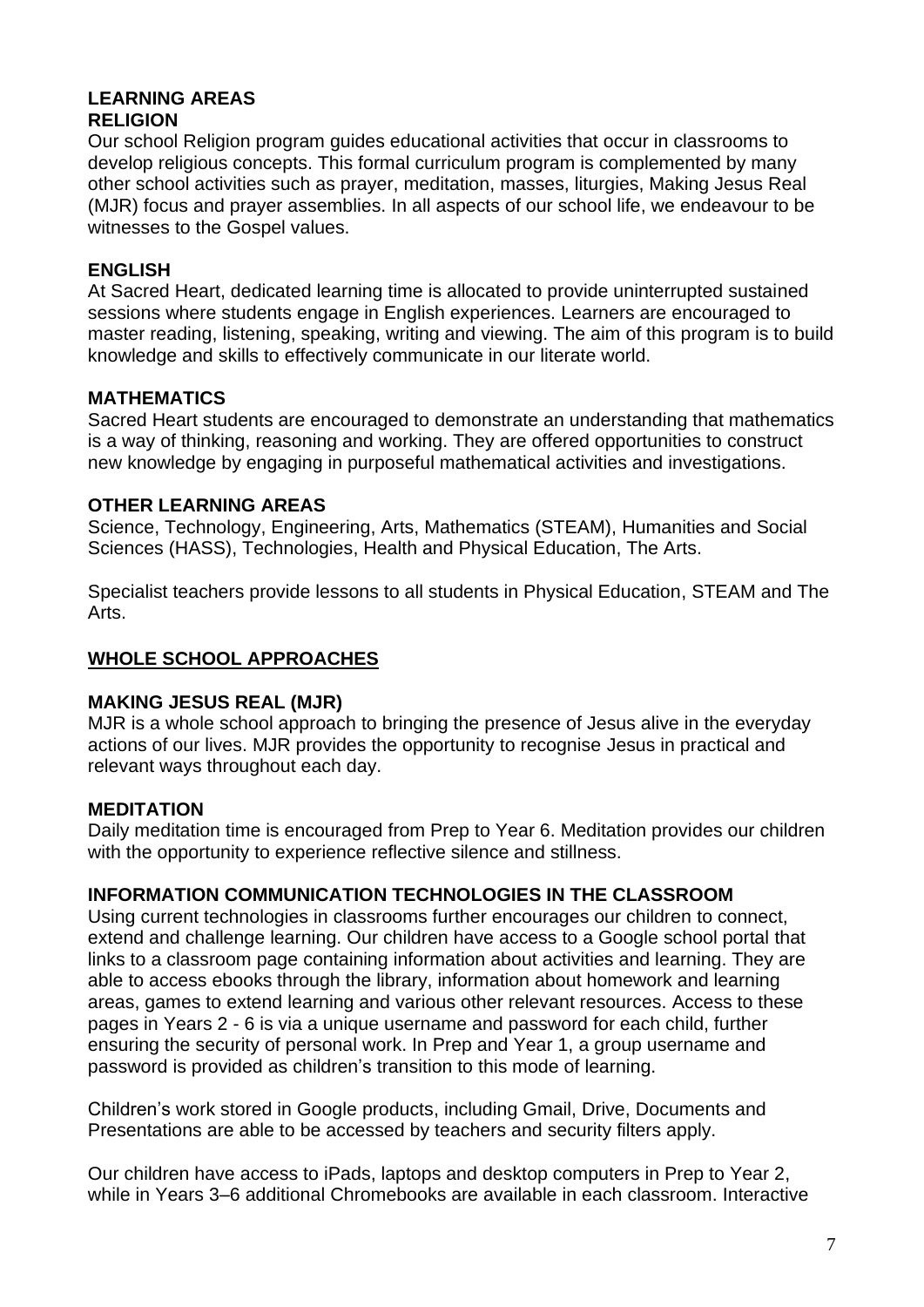televisions are placed in all classrooms and wireless connectivity has been upgraded to improve accessibility to all.

# *Assessment and Reporting*

#### **STUDENT WRITTEN REPORTS**

Reports are provided to parents/carers in an electronic format at the completion of Terms Two and Four. Achievement codes and reporting descriptors used align with the Australian Curriculum. These reports are placed in the school's Parent Lounge portal which provides a secure location for parents to access using a unique username and password. The school office provides this username and password.

Children in Years 3 to 6 are assessed against a five-point achievement code and the reporting descriptors used are A, B, C, D and E.

Children in Years 1and 2 are assessed against a five-point achievement code and the reporting descriptors are Very High, High, Sound, Developing and Support required.

#### **NAPLAN**

The National Assessment Program (NAPLAN) occurs annually, in May, with children in Years 3 and 5 being assessed using common national tests in Reading, Writing, Language Conventions (Spelling, Grammar and Punctuation) and Numeracy.

The assessment and reporting described above provides formal procedures for assessment and reporting. Results for NAPLAN are provided to families towards to end of Term 3.

# *Support Facilities*

#### **INCLUSIVE PRACTICES - LEARNING SUPPORT**

A team of dedicated teachers and teacher assistants have been allocated to the area of Learning Support. The Learning Support Team: Mrs Leonie McKenna and Mrs Trudi Hansell assists our teachers to meet the needs of each child and assists in implementing Education Adjustment Programs.

Our school has a commitment to early year's education and intervention. The Mini-Lit (Years 2 and 3) and Macq-Lit (Year 3 to 6) programs are provided by Mrs Michelle Baldwin and Mrs Trudi Hansell, for children who have identified reading difficulties.

#### **SCHOOL COUNSELLING SERVICE**

Our school's counselling service is available for our children three days each week. It is a confidential, professional service that aims to support individuals and families. Appointments for counselling is done through the completion of a referral form which is available at our front office. Our counsellor is Mrs Kelly McKenna.

#### **STUDENT PROTECTION IN CATHOLIC SCHOOLS**

Student protection and wellbeing are paramount in all Catholic Schools in the Diocese of Rockhampton. Catholic schools in the Diocese of Rockhampton place the highest priority on the safety and care of children and young people. All children have a right to expect that the school will always do all that is possible to protect them from any kind of harm and create safe learning environments.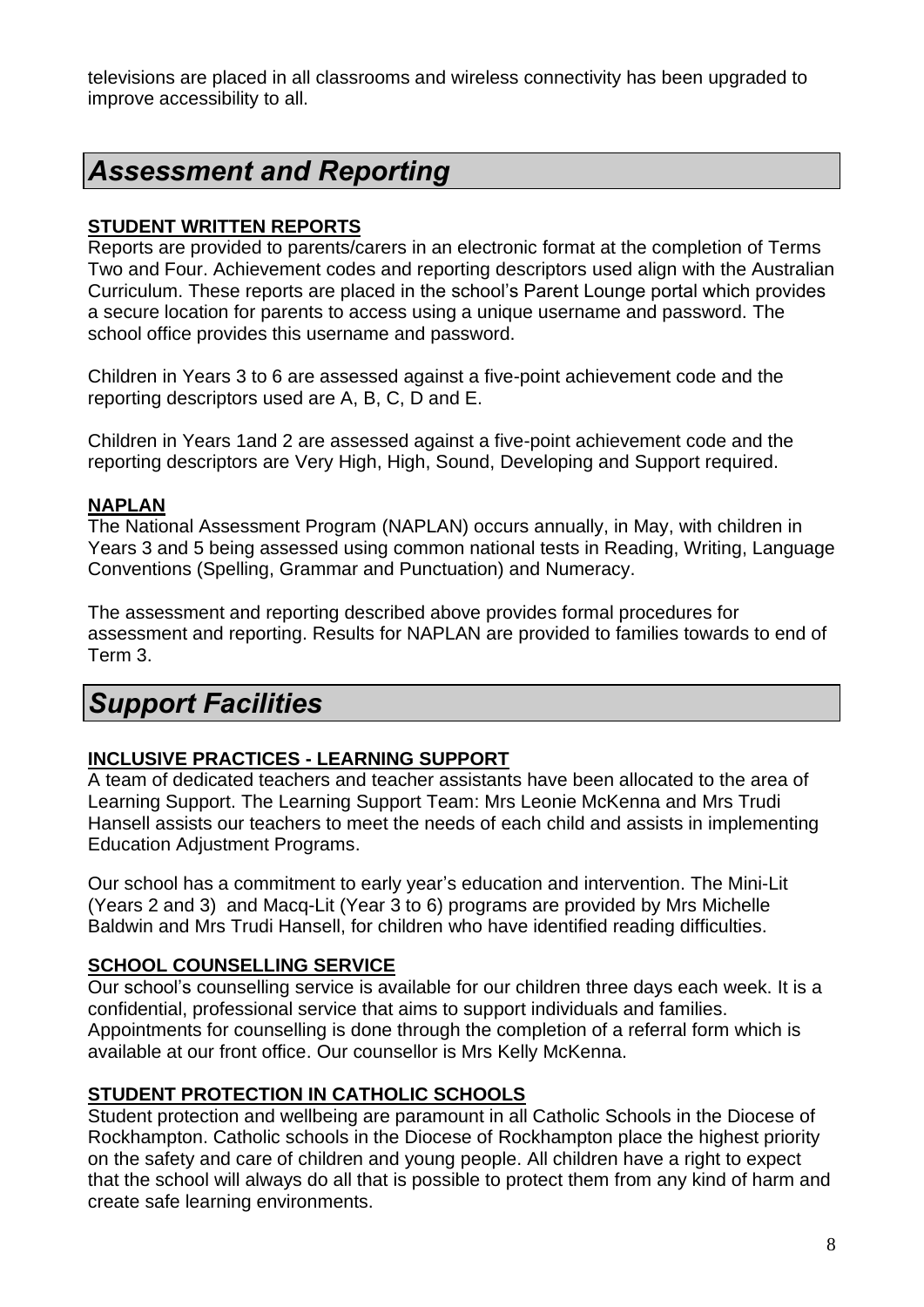Catholic Education is committed to best practices in student protection and the development of proactive approaches to equip people with the skills and knowledge to identify risks of harm and respond appropriately. [http://www.rok.catholic.edu.au/schools\\_protection.htm](http://www.rok.catholic.edu.au/schools_protection.htm)

# *Behaviour Management*

Sacred Heart Catholic Primary School strives to provide a learning environment that is welcoming, safe and supportive. We foster the development of all aspects of our children's well-being.

All members of the Sacred Heart Catholic Primary School community must accept their responsibility for establishing and maintaining positive relationships and for promoting responsible behaviour. Expectations will be clearly communicated and programs that promote effective social skills and positive relationships will be provided.

Behaviour management in an effective learning community is a positive way of building and maintaining relationships and developing self-disciplined and responsible children.

# *School Routine*

#### **THE SCHOOL DAY**:

| <b>First bell</b>           |
|-----------------------------|
| Assembly / Classes commence |
| Lunch time                  |
| <b>Classes resume</b>       |
| Afternoon tea               |
| <b>Classes resume</b>       |
| Bus bell                    |
| School concludes            |
|                             |

Children are expected to be at school in sufficient time to either attend the whole school assembly or to begin class. Supervision is provided at school in our Multi-Purpose Area from 8am daily

Children are asked to bring a healthy snack for a 'Brain Break' at 10am.

School concludes at 3pm each day. All children are expected to leave the school grounds by 3.30pm as supervision cannot be guaranteed after this time.

We request that parents/carers notify the school if they will be late in collecting their children.

#### **SPORT AND PHYSICAL EDUCATION**

All children are encouraged to participate actively in sporting activities organised by our school. Formal swimming instruction is provided for all primary classes as a part of the school physical education program. All children are to participate in these. The Sports Houses are Cana (Purple), Jordan (Orange), Tabor (Green) and Galilee (Yellow).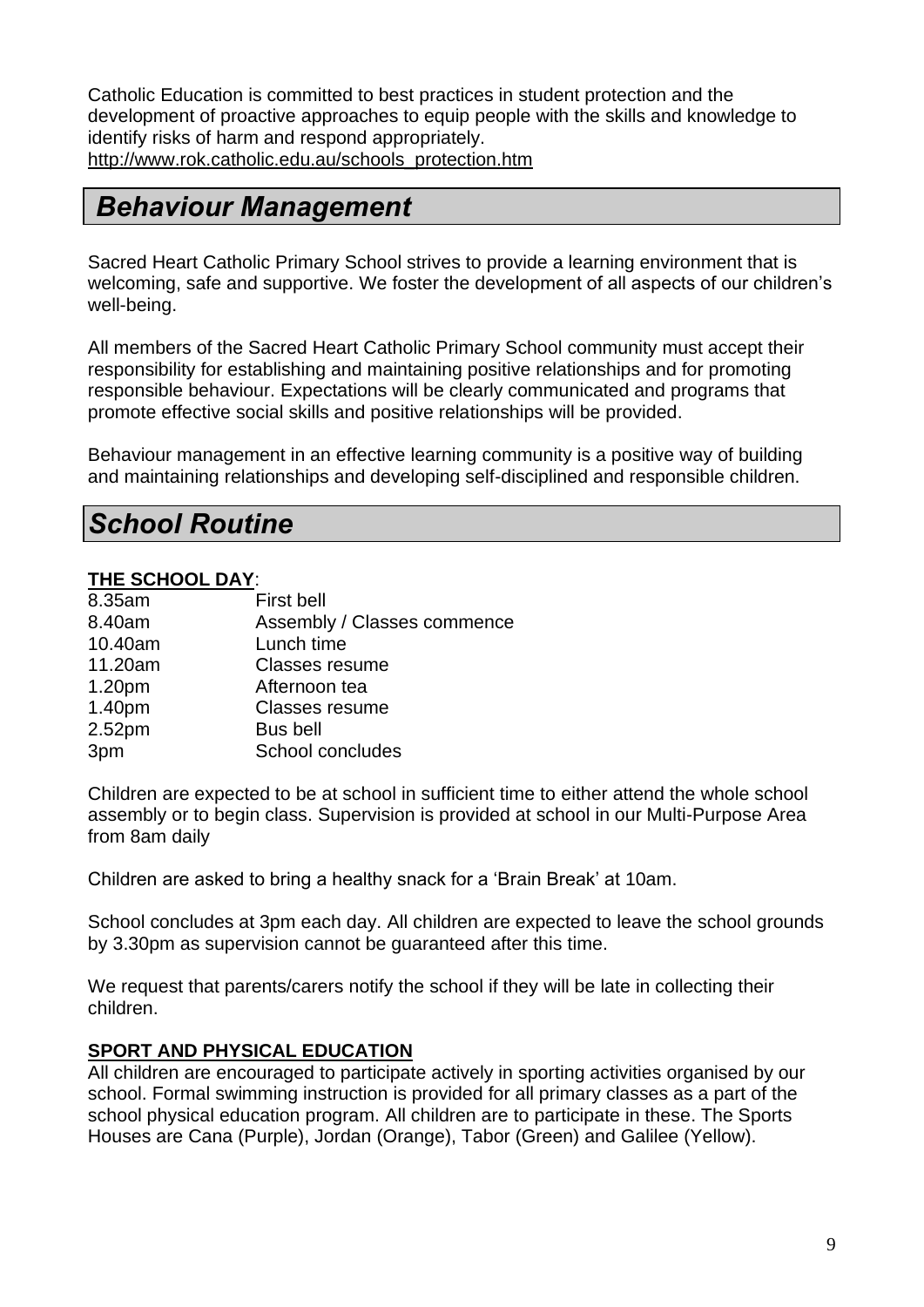#### **INSTRUMENTAL MUSIC**

At present, children are able to study: voice, violin, guitar, brass, woodwind and percussion. Visiting private teachers withdraw children from class for instruction and are responsible for their own fees and fee collection. Children involved in this program are invited to become part of the school string orchestra and band.

#### **INCLEMENT WEATHER**

The school has a wet weather procedure for lunch breaks.

#### **ABSENTEEISM**

When children are absent from school or need to leave early, a written explanation, phone call or email, stating the cause of the absence, is required. If your child is absent from school at 9am and our office has not been contacted, you will receive a text message informing you of their absence and asking you to contact the school. Absentees can also be accessed through the parent lounge.

#### **SCHOOL RECORDS**

Information, given by parents when children are enrolled, forms the basis of our student and family records. We ask that any changes of address, telephone numbers etc be communicated to the school office promptly so that our records remain current. This information is vital if we need to contact you urgently.

#### **ASSEMBLIES**

Whole school assemblies are held on a Friday at 8:40 am in the multi-purpose area. Important messages for the week are communicated, the National Anthem is sung, MJR awards presented and a prayer assembly is presented by one of our classes.

On other days during the week, year level assemblies are held. At these assemblies, student awards are presented, and birthdays acknowledged.

#### **LOST PROPERTY**

All items of clothing, particularly hats and winter wear, need to be clearly marked with your child's name so that, if lost, they can be returned. Items of lost property are kept in a cupboard in the multi-purpose area.

#### **BOOKCLUB**

Our school operates Book Club for all children. Ordering is done online.

#### **DENTAL CLINIC**

All children in our school are eligible for free dental treatment when the mobile dental van visits. Before any examination or treatment can be conducted, written consent is required from a parent/carer. Appropriate forms are sent home prior to the dental van's arrival.

#### **LIBRARY**

All children are required to have a plastic or material library bag or folder for borrowing purposes.

All classes have a set time for borrowing and library use. Children may also borrow and return books during lunch times. In addition, our children are able to borrow and return ebooks through their class page using a unique username and password.

#### **MONEY**

It is important that money for specific purposes is placed in an envelope, clearly marked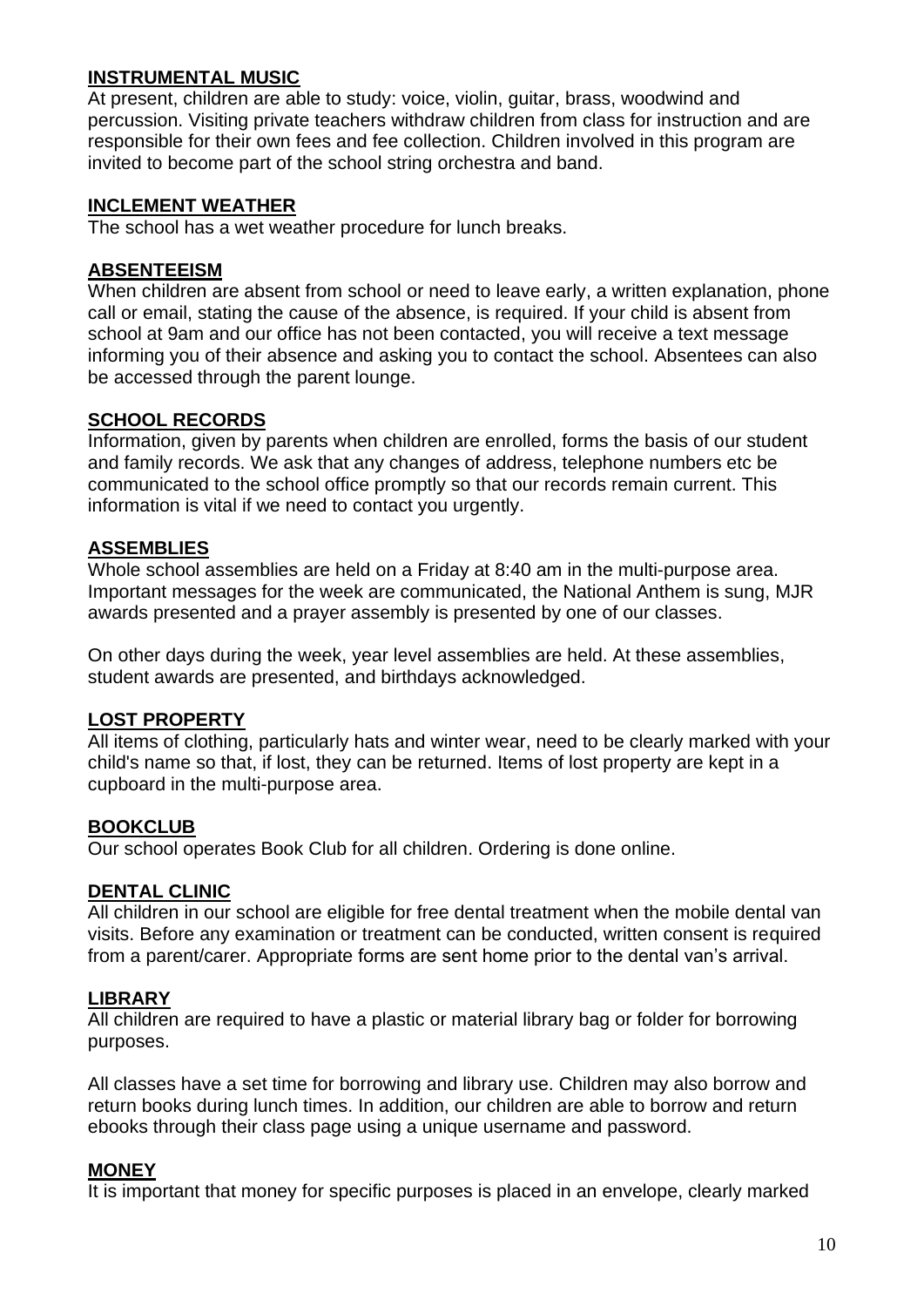with the name, amount and activity. All money is to be handed to the classroom teacher upon arrival at school or handed in at the office. EFTPOS facilities are available.

#### **SCHOOL BUSES**

A number of school buses provide transport to Sacred Heart School. Information regarding eligibility for travel on these buses and the routes available can be obtained by phoning the Transport Department in Rockhampton 49 311539.

Details of buses providing access to Sacred Heart can be obtained from the school's office or from Young's Bus Service Yeppoon phone 49 393131.

#### **ARTS PERFORMANCES**

Throughout the year, various groups visit our school to stage musical, dramatic and/or dance performances for our children. Families will be notified as to exact dates and costs in the school newsletter.

#### **TUCKSHOP**

Tuckshop is open on Wednesday and Friday each week. Helpers are always welcome. A price list and menu are supplied at the start of each year and updated when necessary. On-line ordering is available through FlexiSchools.

#### **NUT FREE SCHOOL**

Children are requested not to bring any nut products to school. The tuckshop and Outside School Hours Care are also nut free. A number of children enrolled at the school are highly allergic to nuts.

#### **WEAPONS AT SCHOOL**

Any weapon or instrument that could be used to cause harm is prohibited at any Sacred Heart School sanctioned activity. Children breaching this requirement may face serious consequences including suspension and the termination of their enrolment.

#### **NEWSLETTER**

A school newsletter is distributed each Thursday. Families who provide an email address will receive this by email. Those who do not have access to email can receive a paper copy. Families are encouraged to read the newsletter, to be kept informed of news and events pertaining to our school.

#### **SCHOOL STUDENT LEADERSHIP**

Our Year 5s and 6s elect school captains at the beginning of the year for Semester 1 and then again at the commencement of Semester 2 for Terms 3 and 4. Sporting house captains are elected for the entire year.

# *Parent Partnerships*

#### **PARENT / TEACHER INTERVIEWS**

Formal parent / teacher meetings are scheduled once each year. Parents/carers or class teachers may wish to meet at other times to discuss a child's progress. To ensure the most effective interview, we ask that parents/carers make an appointment with their child's teacher. If parents/carers have any concerns about their child, please do not hesitate to contact the class teacher.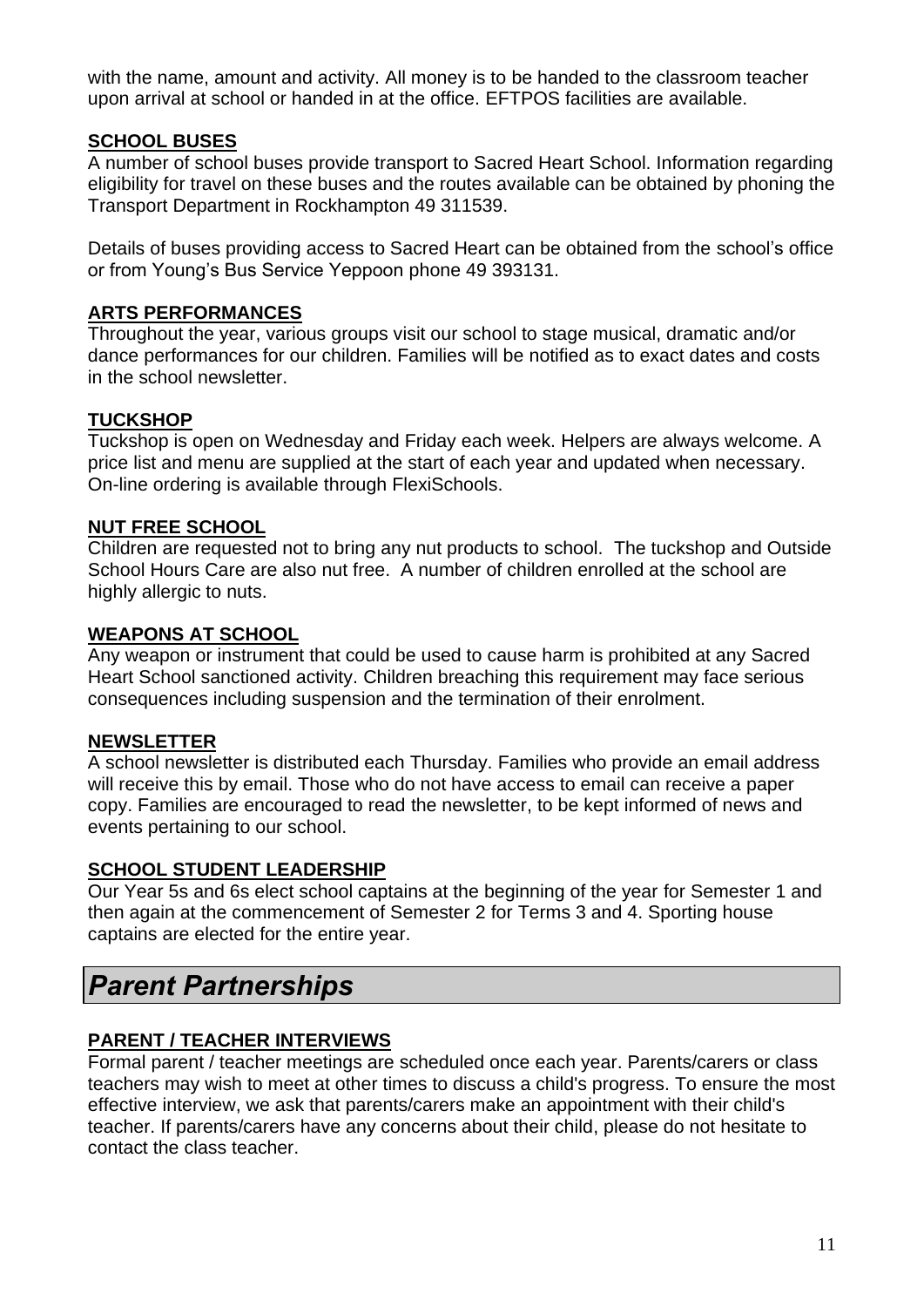#### **PARENT INFORMATION EVENINGS**

Parent information evenings are held early in the year. Teachers will give a brief overview of the curriculum program and their expectations for the year ahead. Dates and times for these will be published in our school newsletter.

#### **PARENT/CARER VOLUNTEERS**

Parent participation is encouraged in many aspects of school life at Sacred Heart Yeppoon. Parents are invited to:

- Assist in classrooms.
- Attend P. and F. meetings.
- Serve on the School Board.
- Support activities organised by the school community.
- Work in our tuckshop.

### *Parents and Friends' Association*

The Parents and Friends' Association is an integral part of our school community. The P. and F. provides the opportunity for families to share their opinions on issues and assist in improving the educational opportunities for our children. The P. and F. aims to:

- provide a medium of support, information and involvement of parents/carers in their children's education and the school community.
- develop collaboration between parents/carers and school staff.
- foster a distinctive Christian environment in the school.

The P. and F. executive comprises a president, vice-president, secretary and treasurer. Sub-committees do exist and include our Heart Parents (friendship group). Meetings are conducted on the first Tuesday of each month at 5.30pm.

# *School Board*

Our school board aims to nurture the religious character of our school. It assists with the development of guidelines to support the implementation of Diocesan policies and may also identify specific areas of school life they believe require the development of policies.

Board meetings are held once each month.

# *Volunteers' Induction*

#### **STUDENT PROTECTION HANDBOOK FOR VOLUNTEERS**

Each year, volunteers must read the Student Protection Handbook for Volunteers and sign the Volunteer Register at the school. This register is available in the office and in the tuckshop.

#### **WORKPLACE HEALTH AND SAFETY INDUCTION FOR VOLUNTEERS**

Each year, volunteers must undertake workplace health and safety induction and sign the W.H. and S. Training Record which is available in the office and tuckshop.

Volunteers are to sign in and out:

• Classroom and library helpers to sign at the office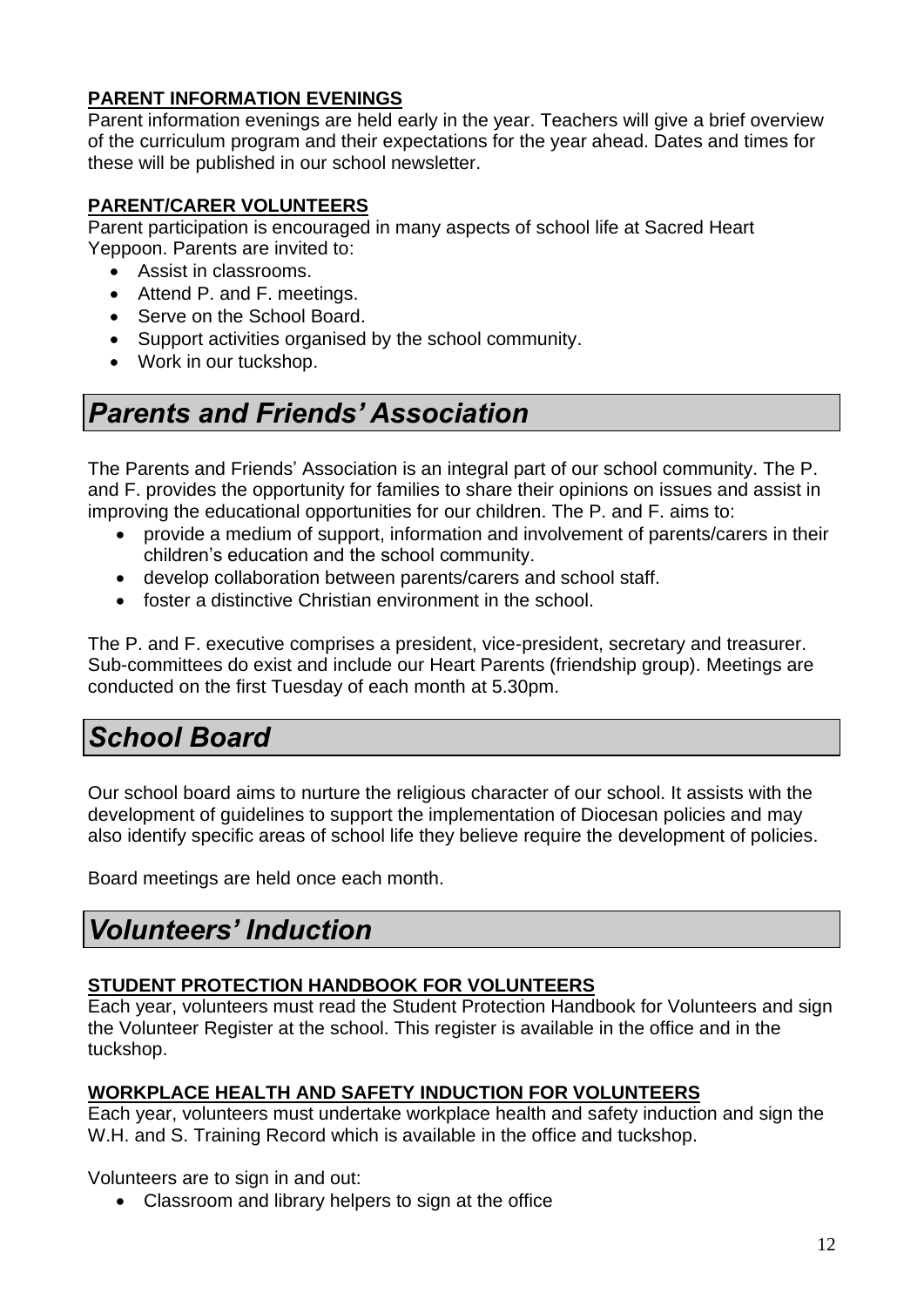• Tuckshop helpers to sign at the tuckshop

#### **BLUE CARDS FOR VOLUNTEERS**

A Positive Notice Blue Card for Child Related Employment is not required by parent volunteers within school hours. However, a Blue Card is required for volunteers who are not parents. Parents who are after school hours' coaches or managers of teams that train on our school grounds, on the oval or in the covered area, are required to have a Blue Card.

# *General Information*

#### **PARKING**

The school has two car parks, one off Barracuda Crescent and one-off Bottlebrush Drive. Teacher supervision is provided after school in the covered area adjacent to the Bottlebrush Drive car park. A 'drop off and quick pick-up area' is available in the Bottlebrush Drive car park. A maximum speed of 10 km/hr is reinforced in both car parks.

#### **MEDICATION**

Parents requesting that children are to receive medication at school must complete the form available from the office. All medication must have a doctor's or chemist's label attached. All medication is administered by our office staff who hold current First Aid Certificates. Teachers will not administer medication unless on a camp or excursion.

#### **SUN SAFETY INFORMATION**

Sacred Heart School is a Sun Smart school. Children are required to wear a broad brimmed hat when playing or undertaking activities in the sun. The school has two large covered structures and other areas with shade sails. Alternative indoor activities are available in the lunch break. Sunscreen is available for children.

#### **INFECTIOUS DISEASES**

Some medical conditions require exclusion from school to prevent the spread of infectious diseases amongst staff and children. Information on the recommended minimum exclusion periods or "time out" for infectious conditions is available from Queensland Health. [http://www.health.qld.gov.au/ph/documents/cdb/timeout\\_poster.pdf](http://www.health.qld.gov.au/ph/documents/cdb/timeout_poster.pdf)

#### **NO DOGS IN SCHOOL GROUNDS**

For safety reasons, no dogs are to be brought into the school grounds at any time.

#### **TEXT BOOK LISTS**

A list of school text and stationery for each year level is provided when your child is enrolled at the school and prior to the conclusion of school each year. It is also available on our school website.

# *Sacred Heart Outside School Hours Care*

Contact Phone: 0409 337 725 Co-ordinator: Mrs Sarah Hill

The Sacred Heart Outside School Hours Care Service offers after school care for those children with working parents/carers.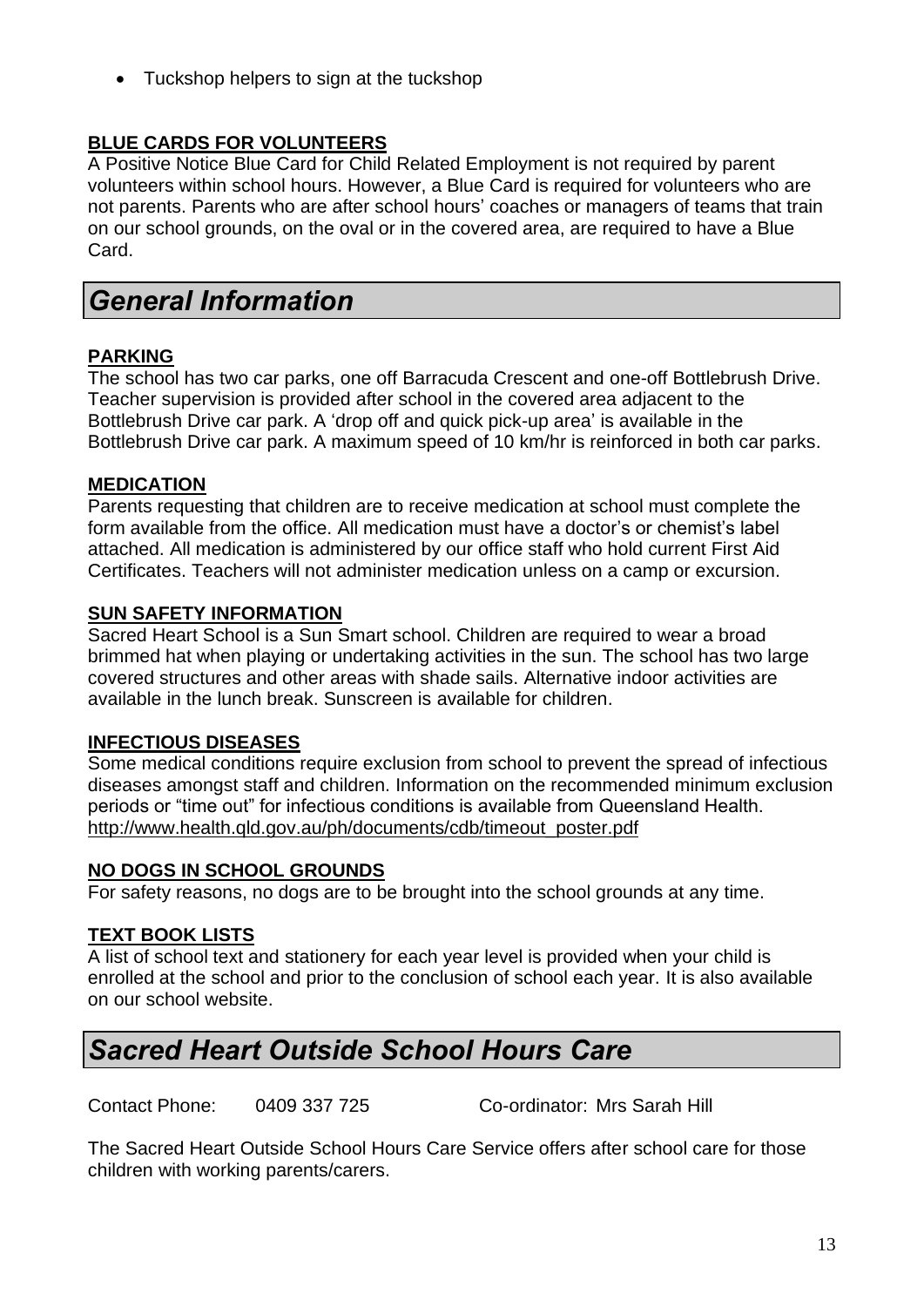The service operates each afternoon during each term from 3pm to 6pm. Afternoon tea is provided in the cost. The service is run from the Outside School Hours Care building and is eligible for child-care assistance through Centrelink.

We accept children enrolled at Sacred Heart Yeppoon.

For further enquiries contact our co-ordinator on the above number.

# *School Uniform*

The wearing of correct school uniform each day at Sacred Heart School is necessary for all children in Prep - Year 6.

#### **PREP UNIFORM**

Prep children wear a plain red hat.

#### **GIRL'S UNIFORM**

- Red and navy polo shirt
- Navy skort
- Socks: Choice of white ankle socks with blue soles embroidered with *Sacred Heart* around the top or white ankle socks
- All black joggers or all black leather shoes (no white or coloured soles or symbols)
- Navy school hat

#### **BOY'S UNIFORM**

- $\overline{\cdot}$  Red and navy polo shirt
- Navy shorts
- Socks: Choice of white ankle socks with blue soles embroidered with *Sacred Heart* around the top or white ankle socks
- All black joggers or all black leather shoes (no white or coloured soles or symbols)
- Navy school hat

#### **UNIFORM SUPPLIER**

Uniforms are available from Seaside Embroidery in Hill Street, Yeppoon (beside Young's Bus Service office). The phone number is 49 392556.

#### **OTHER UNIFORM INFORMATION**:

Children, with pierced ears, are to wear small, plain, studs. No other body piercing is acceptable. Hair is to be cut in an acceptable style suitable for primary school children. If hair is past the shoulders, it must be tied back. Hair colouring is not acceptable. Hair is to be fastened by small plain clips, plain band or a ribbon in the school colours: plain red, blue or white.

Jewellery should be avoided, however signet rings, simple crosses on small plain chains and watches may be worn.

# *School Fees and Levies*

Families at Sacred Heart Yeppoon contribute to the cost of educating their child/children by the payment of school fees and school-based levies. The fees and levies payable are prescribed annually by the Diocesan Education Planning and Finance Committee.

Collection of school fees at Sacred Heart is carried out in accord with the Diocesan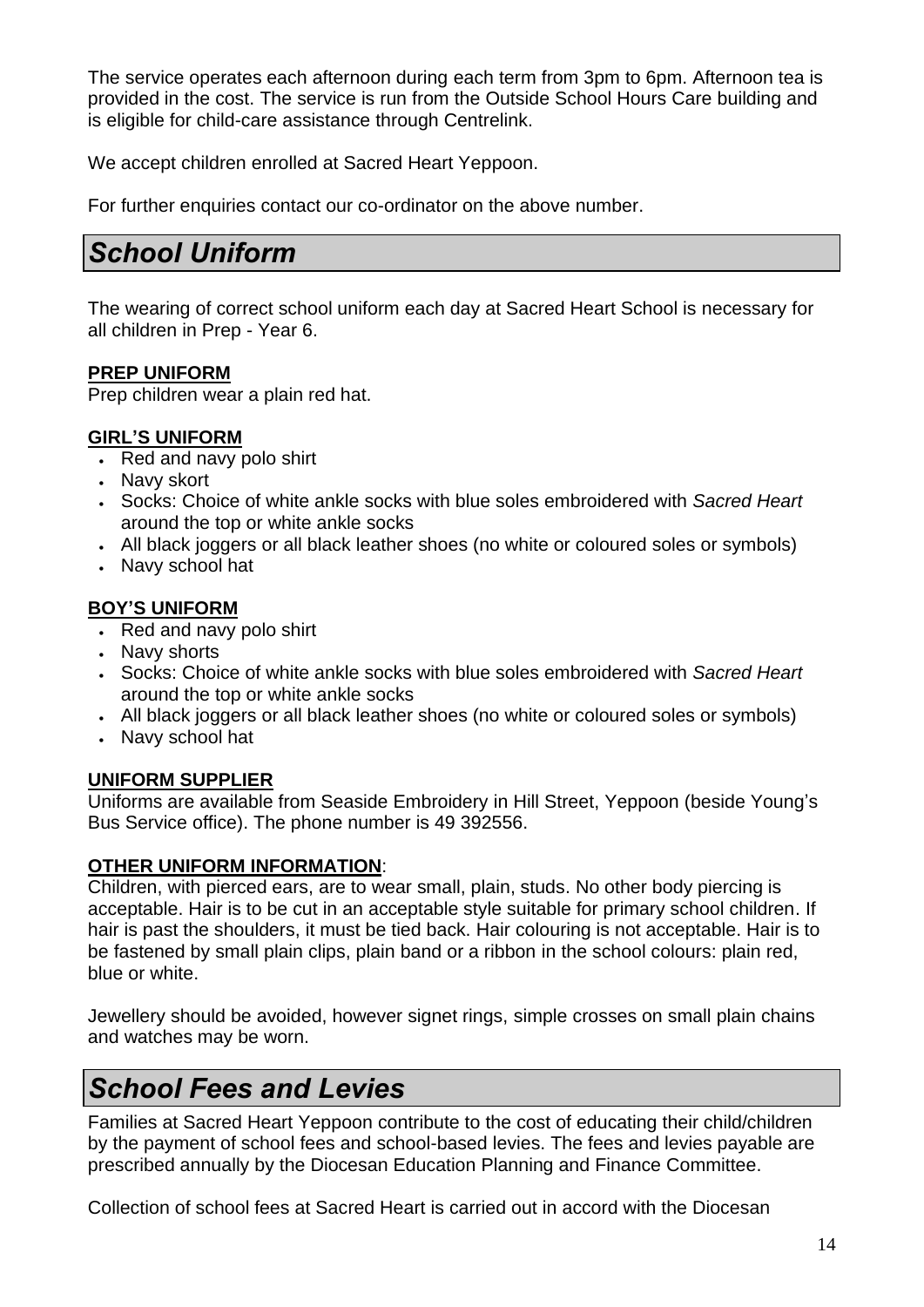Enrolment Policy and School Fees Policy. This is available on request and on our website.

Families experiencing genuine financial difficulties may apply for a reduction in school fees payable. Any reduction given will be determined on a case-by-case basis, and in keeping with the family's current financial circumstances. Concessions given are for the current year only and are negotiated annually with the school principal.

**2022 Concession Card.** Catholic Education introduced a new school fee discount to further support families in our schools. Parents/carers with an eligible means-tested Australian government health care or pensioner concession card will automatically receive a 70% discount on tuition fees (does not apply to school levies). This initiative is intended to assist those families who genuinely lack the financial capacity to pay tuition fees in full.

#### **TUITION FEES**

Student discounts apply for all children in diocesan schools from Prep to Year 12.

#### **2022 TUITION FEES SCHEDULE**

Per child Students in Diocesan Schools (Students in One Two Three Four or more Discount Percentage **12.5%** 12.5% 35% 50% PRIMARY - per week (40wks) 6 633.75 6 \$29.53 6 \$21.94 6 \$16.88 PRIMARY - per term \$337.50 \$295.30 \$219.40 \$168.80 PRIMARY - per year <br>\$1350.00 \$1181.30 \$877.50 \$675.00

#### **SCHOOL-BASED LEVIES**

School-based levies are charges for curriculum resources, library books, printing levies and School Care Insurance for each child.

#### **2022 SCHOOL LEVY SCHEDULE**

Per family

| No. of students at   | One      | Two      | Three    | Four     | Five      |
|----------------------|----------|----------|----------|----------|-----------|
| Sacred Heart Yeppoon |          |          |          |          |           |
| Discount Percentage  | 0%       | 10%      | 20%      | 30%      | 40%       |
| Per week             | \$8.44   | \$15.19  | \$20.25  | \$23.63  | \$25.31   |
| Per term             | \$84.38  | \$151.88 | \$202.50 | \$236.25 | \$253.12  |
| Per vear             | \$337.50 | \$607.50 | \$810.00 | \$945.00 | \$1012.48 |

#### **SCHOOL BUILDING LEVY**

Each family will be charged a building levy of \$98.50 per term (\$394.00 per year) in conjunction with normal school fee billings. As this amount forms a collectable part of school fees, no tax deduction is possible.

#### **TECHNOLOGY LEVY**

\$105.00 per child – Maximum of \$210.00 per family per year (\$26.25 per child per term)

#### **PARENTS and FRIENDS ASSOCIATION LEVY**

\$25.00 per family per term - \$100.00 per family per year.

#### **SCHOOL FEE PAYMENT OPTIONS**

Payments may be made by cash, cheque, direct debit, direct deposit, EFTPOS, BPay, Mastercard or Visa Card, can be delivered to the school office or mailed to school.